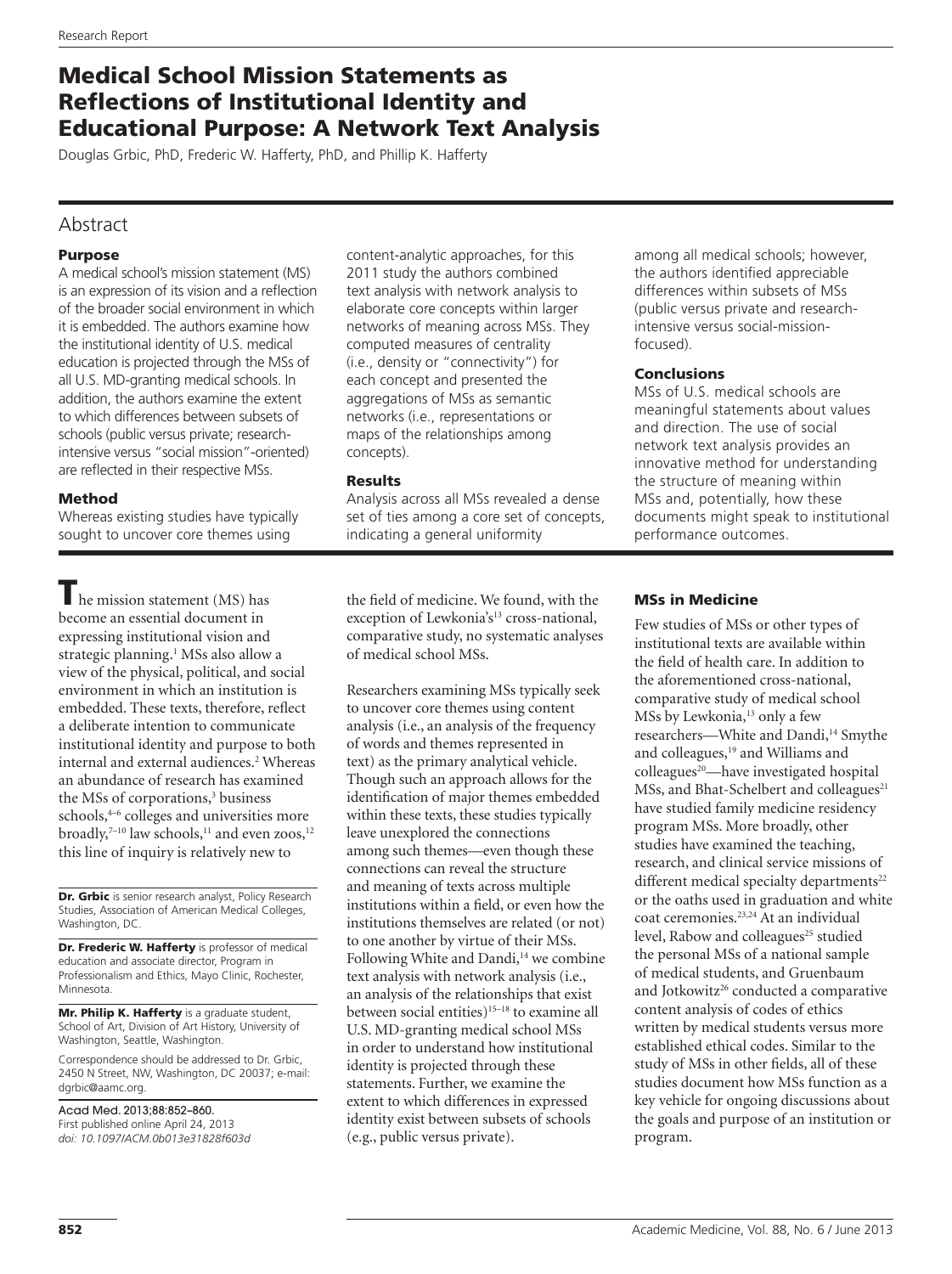The mission of a medical school itself often serves as a treatise of a social contract—that is, "[m]edical school programs in education, research, patient care, and community outreach are or should become a means to meet [the] overarching mission to improve the nation's health."27 Medical schools, then, are parties to that social contract, making necessary their responsiveness to a variety of internal and external audiences, such as affiliated clinical enterprises, faculty, students, other health professionals, the university, patients and their families, and other medical schools. A stable pattern of relationships among these stakeholders (which can be within or outside any one institution) constitutes an "organizational field" with a well-recognized institutional life.28 MSs, therefore, can reflect the relationship among stakeholders and between the institution itself and its environment.<sup>1</sup>

Lewkonia's<sup>13</sup> study of medical school MSs suggests that, even collectively, these statements contain only a small number of specific themes and an almost universal emphasis on (the themes of) education, research, and service. This finding suggests that schools construct their MSs with an existing script predefined by more established peers. As such, and as predicted by institutional theory,<sup>1,28</sup> we expect the MSs of U.S. MD-granting medical schools to be largely homogenous in rhetorical style. From a network perspective, this means that MSs should be densely connected through (i.e., they should have) a similar set of universal themes, making MSs, and schools themselves, largely indistinguishable in terms of their stated mission.

Nonetheless, although particular MS themes may appear to be meta or universal framings within analyses that stress the identification of core concepts, certain types of schools (e.g., public versus private; research-intensive versus "social-mission-focused"—see Mullan and colleagues<sup>29</sup>) do experience different extrainstitutional pressures, making them both dependent on and potentially responsive to specific audiences, such as state governments and/or local communities.27 Because MSs are texts intended to communicate institutional identity to both internal and external audiences, we hypothesize that key differences in institutional identity

and purpose are projected through school MSs and will become apparent particularly under the lens of a network approach to text analysis. In this report, using a network approach we explore the differences and similarities in the MSs of (1) public versus private and (2) socialmission-focused versus research-focused MD-granting medical schools in the United States.

Moreover, and as noted above, the vast majority of research on MSs has focused on uncovering themes across institutions within a particular organizational field (e.g., community colleges or business schools). Since the development of research and methods in the field of network analysis, researchers have been able to examine the *social structure of meaning* embedded in texts.<sup>30,31</sup> As Carley and Kaufer<sup>32</sup> explain, a concept (e.g., "patient-centered") is situated within larger messages (e.g., surrounding text or clauses) that enable the concept to be elaborated into larger networks of meaning. For example, though the concepts "education," "research," and "service" appear to be universal themes across medical school MSs,<sup>13</sup> "health" as a concept may be closer in proximity to "research" than to "service," thus fundamentally reshaping the elaborated meaning of "health" from health as medical discovery to health as patient care within the larger text. More broadly, these larger networks of meaning "are windows into the structure of the groups, organizations, and societies discussed in these texts."33 For example, White and Dandi's<sup>14</sup> network text analysis of the MSs of 50 Catholic health systems shows how the relational structure of concepts within MSs expresses variation among Catholic health systems.

### Data and Method

The population for this study comprises the 132 MD-granting medical schools in the United States and Puerto Rico accredited by the Liaison Committee for Medical Education as of May 2010. We first identified the medical schools using the Association of American Medical Colleges (AAMC) member-listing Web site<sup>34</sup>; we supplemented our list of schools through the use of a second AAMC site.<sup>35</sup> We used these two resources to identify each school's home page, which became the starting point for our search for each school's MS. In some instances,

a school's AAMC-identified homepage was something else (e.g., the homepage of its affiliated medical center). In these instances, we identified the true URL using open search engines, such as Google, or combing the originally identified Web site for links to a more appropriate one. Although the primary focus of this study was the text analysis of medical school MSs, we collected additional data (other types of text attached to MSs [e.g., a vision statement or a values statement], the difficulty we encountered in actually finding each MS online, and the degrees of separation between an MS and a school's homepage [i.e., how many links did it take to get from the former to the latter]).

Data collection began in May 2010 and continued through January 2011.

We used a combination of text analysis and network analysis, or network text analysis, which we defined as an analysis of the relationships between words and concepts within text, to examine our population and specific subsets of MSs.30 Through the use of two software programs, AutoMap (version 3.0.8, Pittsburgh, Pennsylvania) and Organizational Risk Analyzer or ORA (version 2.3.6, Pittsburgh, Pennsylvania), we extracted *concepts* and analyzed the relationships among them. For our purposes, using previous research,<sup>17,31</sup> we defined concept as a single idea represented by a word or a phrase, such as "medical school" or "health care." We worked with the idea that concepts "are devoid of meaning except as they related to other concepts."31 Thus, the concepts "supply" and "primary care" are endowed meaning when they are connected to each other in the form of a *statement*, as in "increase the *supply* of *primary care* physicians." A *statement* is a relationship between two concepts. In turn, a map of all these statements together forms a *semantic network* (Figure 1). The structure of those relationships (i.e., how the statements connect to one another) and the relative position of each concept within the semantic network reflect the rhetorical style of a set or subset of MSs.

### **Refining and analyzing the text**

Before analyses, texts must first undergo preprocessing. The preprocessing phase involves deletion and translation.<sup>2</sup> Deletion removes articles, prepositions, conjunctions, and other nonsignificant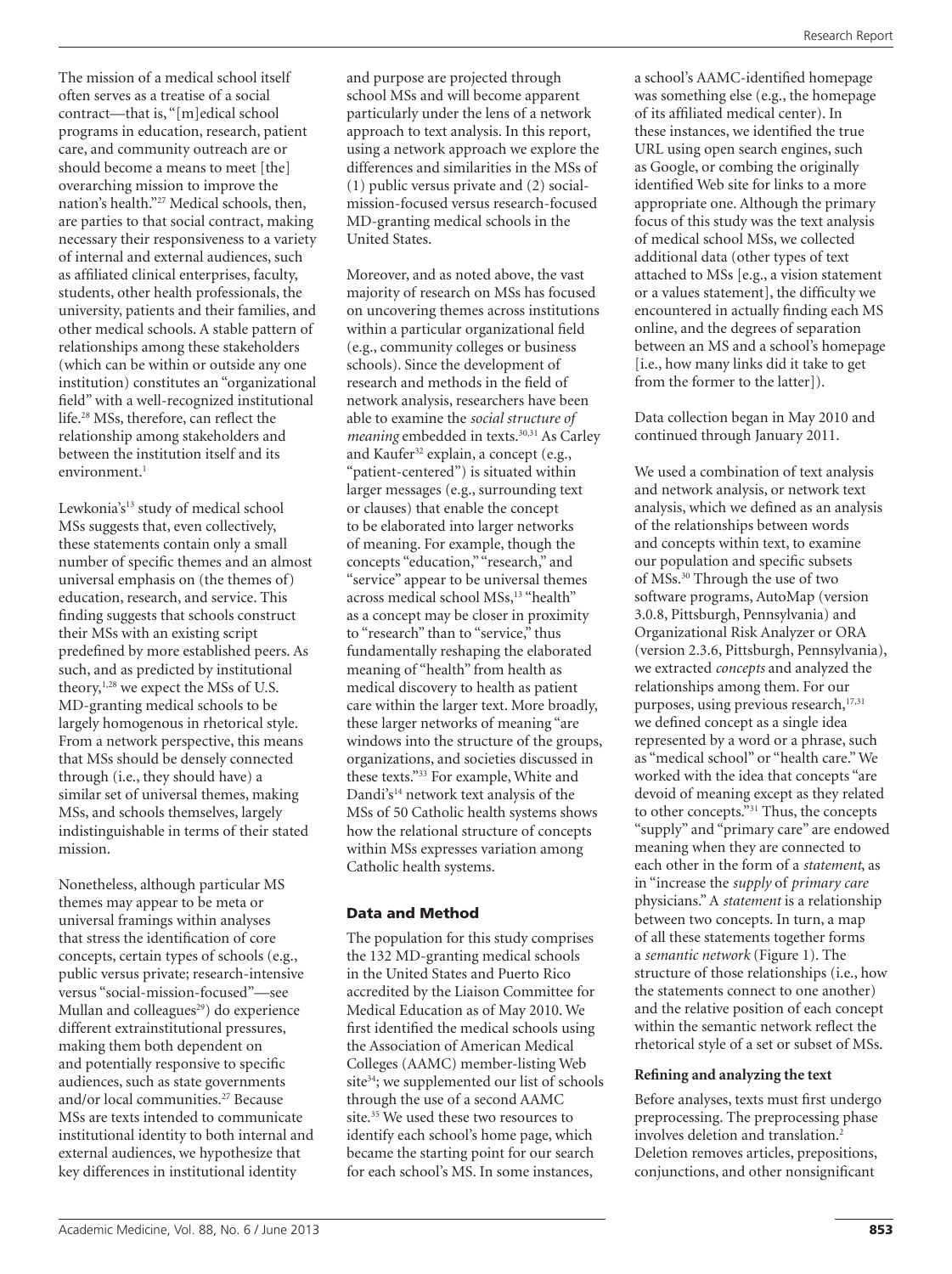

Figure 1 A concept map or semantic network of the mission statement of one example medical school. Concepts visually proximate to each other tend to share a similar pattern of ties to other concepts. Furthermore, the size of the node is scaled by the frequency with which it appears in the text.

words from the text. Translation requires, first, stemming of the text (i.e., converting plural to singular) and, then, identifying words with similar meaning in order to aggregate those words into meta or higher-order concepts. For example, most medical schools use their formal name and/or related pronouns or identifiers (e.g., we/I/our) in their MS. Because each medical school name would be a unique concept (but of no real analytical value), we aggregated all names and pronouns under the concept "medical\_school." That way, we could retain this aggregated concept in, or remove it from, the analysis, depending on the question we were asking. As a second example, we found that medical schools frequently employ adjectives, such as "consistently superior," "preeminent," "world class," "cutting edge," and "exemplary," within their MSs. To simplify both our maps and our analysis, we aggregated these (and similar) terms (adjectives only) under the higher-order concept of "premier." A third example is the use of nouns, such as "medical educator," "teacher," and "educator," to refer to "faculty." Notably, in this translation phase, we aggregated only synonymous concepts; we did *not* group concepts that, though not synonymous, could conceivably describe a meta (universal) concept, such as "service." One of us (D.G.) carried out the actual translation using a thesaurus feature within AutoMap.

After preprocessing is complete, AutoMap converts the MSs into a central graph, or semantic network, composed of a series

of nodes to indicate concepts and arrows to indicate connections and/or direction of relationships (see Figure 1 for an example). To define ties between concepts within a sentence, we used a proximity approach whereby a given concept is linked to another within a specific "window" size of text.<sup>33</sup> The larger the window size, the greater the number of ties among concepts. We used a window size of 3, which means that we created ties for (or counted links to) every pair of concepts within three units, or concepts, of each other. We used the network analysis program ORA to visualize and analyze the resulting semantic network.

Below, we have provided an example of the process of refining the texts for analysis using a randomly selected MS. The original, anonymized MS reads:

The [Surname] School of Medicine has a threefold mission/objective provided by the [U.S. state] General Assembly. These are: to increase the supply of primary care physicians in [U.S. state], to provide outstanding medical care to the people in Eastern [U.S. state], and to provide educational opportunities to minority and disadvantaged students.

After—first—deleting articles, conjunctions, and other words that, in this context, do not convey a concept (the, a, and, etc.), and—then—applying the thesaurus, the MS reads as follows:

benefactor medical\_school provide state\_general\_assembly. increase supply primary\_care physician state provide premier medical health\_care people

region provide education opportunity minority disadvantage student.

After deletion and translation, this MS contains 19 concepts (e.g., "primary\_ care," "provide," and "region") and 36 statements (e.g., region-people and health care-people). Figure 1 shows the semantic network for this MS. Briefly, the example school's concept map is notable in two respects. First, its MS contains a core concept: "provide." Moreover, the map contains three groupings of concepts: (1) a lower left group of eight concepts (e.g., supply, state, and medical\_school), (2) an upper group of five concepts (e.g., premier, medical, region), and (3) a group of five concepts on the right (e.g., education, opportunity, minority). These three groupings appear to identify two constituencies: students (particularly disadvantaged/minority students) in the lower right and external constituents in the upper group.

Whereas network analysis may aid in the dissection of individual MSs and, as is the case with our example school, reveal a structure or groupings of concepts, analysis may also reveal that an individual school's MS is void of any structure (itself an important finding). Examining multiple MSs, however, allowed us not only to identify core concepts and groupings of concepts across our population of MSs but also to attach a measure of centrality to those findings. The centrality of a concept in a network can be measured in a number of ways (e.g., density and conductivity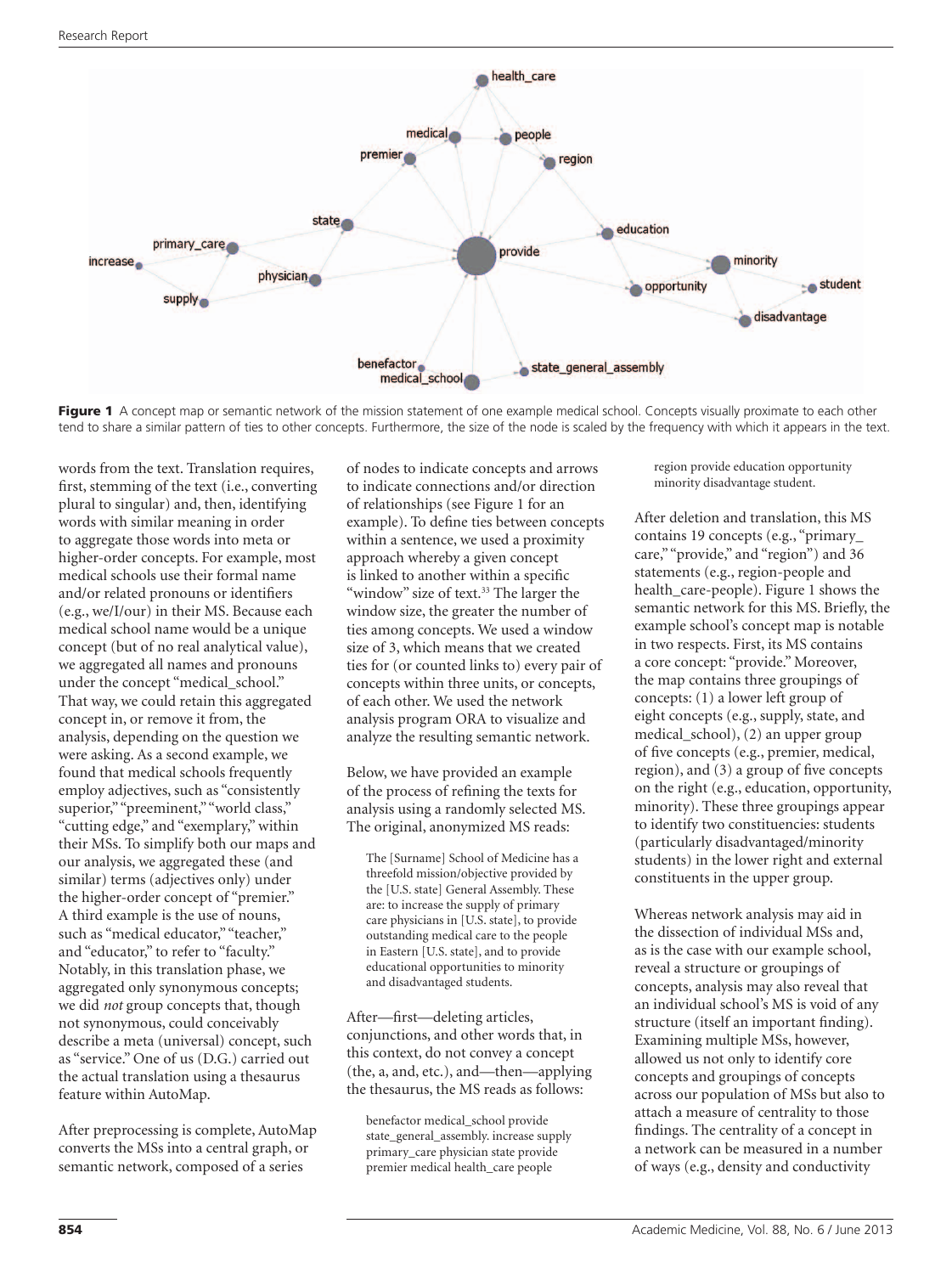# Table 1

#### Descriptive Data Regarding Concepts\* That Appear Within the Mission Statements (MSs) of 132U.S. MD-Granting Medical Schools and Within the MSs of Four Subsets of Medical Schools

| <b>Schools by</b><br>category           | $\blacksquare$ No. of Mean words per Mean no. of Minimum no. of Maximum no. of concepts for MSs<br>schools MS (preprocessing <sup>+</sup> ) concepts per MS concepts per MS concepts per MS |  | No. of unique |
|-----------------------------------------|---------------------------------------------------------------------------------------------------------------------------------------------------------------------------------------------|--|---------------|
|                                         |                                                                                                                                                                                             |  | 528           |
| Private schools                         |                                                                                                                                                                                             |  | 374           |
| Public schools                          |                                                                                                                                                                                             |  | 385           |
| Top 20 research<br>schools <sup>#</sup> |                                                                                                                                                                                             |  |               |
| Top 19 social                           |                                                                                                                                                                                             |  |               |

\* For this context, the word "concept" signifies a single idea represented by a word or a phrase, such as *medical school* or *health care*.

 † Preprocessing comprises, first, deletion (the removal of articles, prepositions, conjunctions, and other nonsignificant words) and, second, translation (the stemming of words [i.e., converting plural nouns to singular] and then identifying and aggregating words with similar meaning [e.g., teacher and instructor]).<sup>2</sup>

 ‡ As defined by the total dollar amount in awards received by the National Institutes of Health between 2005 and 2009.

 § As defined by the percentage of graduates who work as primary care physicians, the percentage of graduates serving in medically underserved areas, and the percentage of graduates who are underrepresented minorities.<sup>2</sup>

[see below]), but it generally refers to the concept's location within the network; concepts that have greater centrality typically occupy strategic locations in the network. In this way, our study of MSs adds a distinctly quantifiable aspect to its analysis.

### **Connectivity and meaning within MSs**

One means to measure the centrality of concepts is through their connectivity. To explore the connectivity of concepts within MSs, we examine a concept's density within a semantic network.<sup>32</sup> *Density* refers to the "breadth of meaning" of a concept across texts in that the greater the density of a concept, the greater is its connectivity within the semantic network. This dimension of connectivity is measured by the number of other concepts to which a concept is directly tied, regardless of directionality. In Figure 1, "provide" has the highest density score  $(score = 11)$  and, as such, is both located centrally and is the largest node.

Carley and Kaufer<sup>32</sup> present an additional measure of "centrality"—*conductivity* which refers to the number of connected paths through the concept. Concepts can lead both into (in-links) or out from (out-links) a concept. With its many in-links and out-links, a highly conductive concept lies at the crossroads of many possible paths in the network. Nonetheless, a concept can, theoretically,

have high density but low conductivity if it has many ties that flow in only one direction. For example, the concept of "benefactor" has a low conductivity across all MSs because it, as highlighted in Figure 1, always lies on the path that leads into another concept, "medical\_school." Although some concepts do occasionally serve solely as "push-off points" to other concepts (e.g., benefactor), our analyses showed that conductivity correlated highly with density for both our overall population of MSs as well as for subsets of MSs ( $r$  > 0.9). In our analysis, therefore, we present centrality results using only the density or connectivity measure.

In our study, we use the measure of density to identify core concepts within the MSs of all schools. We also examined the MSs of particular subsets of schools: (1) public versus private and (2) the top 20 research schools (as defined by total dollar amount in awards received by the National Institutes of Health between 2005 and 2009) versus the top 19 "social mission" schools (as defined by the percentage of graduates who work as primary care physicians, the percentage of graduates serving in medically underserved areas, and the percentage of graduates who are underrepresented minorities).<sup>29</sup>

Given the overall number of concepts  $(N = 528)$  that appear across all MSs

(see Table 1), we needed to reduce the amount of data before we could present the network maps. Therefore, we retained concepts with density scores with a value of 10% or more of the maximum possible density (10% provided an adequate, but not overwhelming, number of concepts to examine). For example, for all MSs (Figure 2), we map concepts with density scores above 52 (10% of 528). Secondly, we show only the links (i.e., statements) that have higher degrees of agreement across MSs (i.e., two degrees of agreement for smaller maps and five degrees for larger maps—again, simply to provide an adequate, but not overwhelming, number). Carley and Kaufer<sup>32</sup> referred to this agreement as consensus—the more schools share the same links that flow in or out of a concept, the greater the "social consensus" among them. In essence, we ignored pairs of concepts that are tied together only infrequently. This allowed us to prune the network and observe those concepts most central within the map.

### Results

We examined the MSs of all but 1 of the 133 MD-granting medical schools that were founded prior to May 2010. As far as we could determine, the University of Iowa Roy J. and Lucille A. Carver College of Medicine did not have an MS at the time of data collection. Further, Mullan and colleagues<sup>29</sup> included this school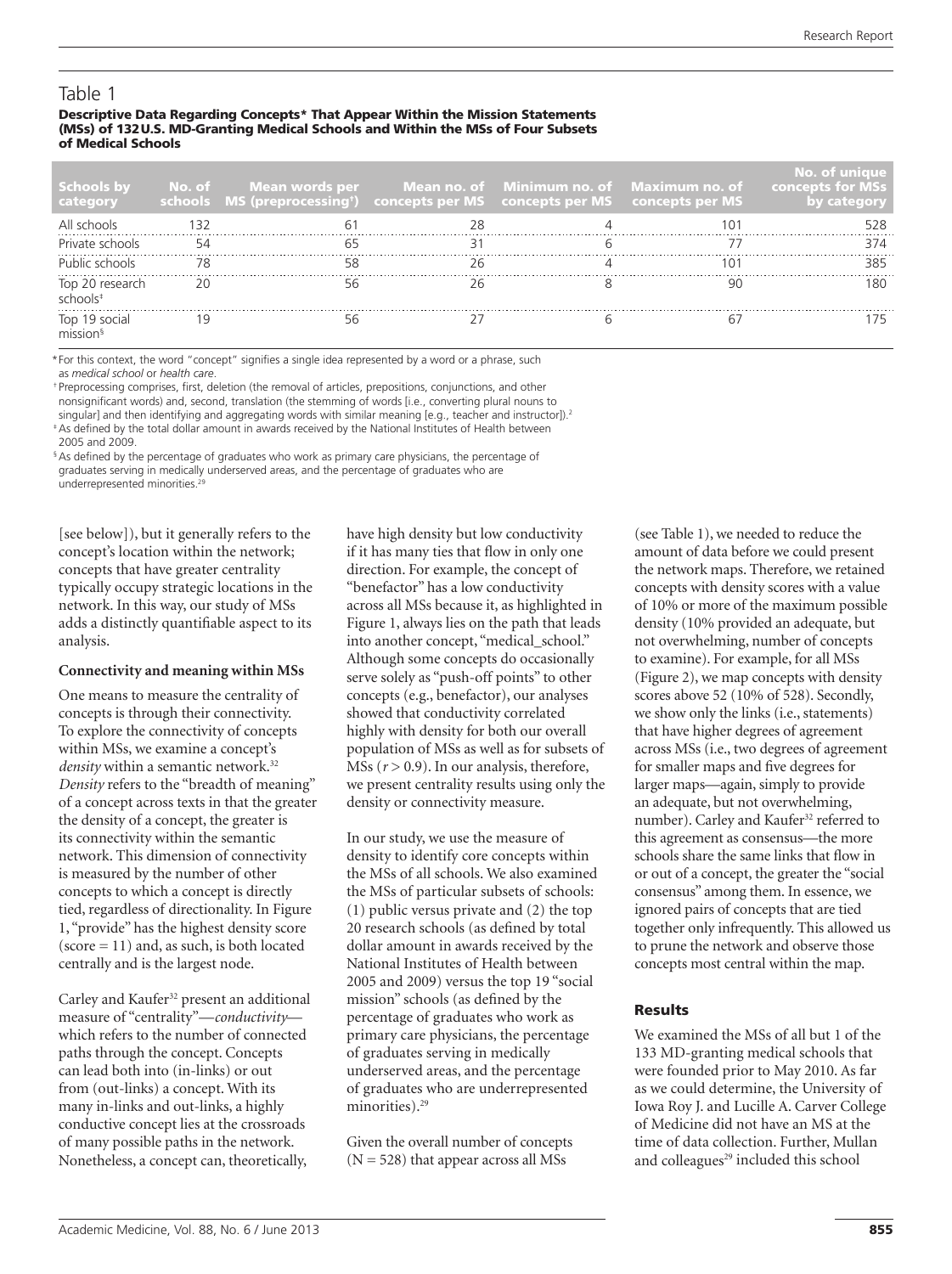

Figure 2 The semantic network of the most central concepts across the mission statements of 132 U.S. MD-granting medical schools. The concept map presents only concepts that have five or more ties with at least one other concept.

in their top 20, therefore reducing the total number of social-mission-focused schools we examined to 19.

Through our analysis of *all* 132U.S. medical school MSs available (Figure 2), we found a dense network of linkages among a constellation of 37 core concepts, indicating a general uniformity both in what was central (e.g., "health" and "research") and what was marginal (e.g., "diversity"). We also found significant differences in MSs of subsets of schools (as identified by school characteristics).

To illustrate the relative position of core concepts, we have presented the semantic networks for all MSs (Figure 2) and for the MSs of the two comparison subsets (Figure 3A-D). These visual presentations have allowed us to elaborate the meaning of each concept within the larger network.

Table 1 presents descriptive data for all schools and subsets of schools. The mean number of concepts for all MSs was 28; the minimum was 4 and the maximum was 101. We identified a total of 528 unique concepts across all 132 statements. Table 2 shows the concepts with the highest density scores for all 132 MSs as well as for particular subsets of MSs (boldface type).

Among the top 10 concepts (and ignoring "medical\_school), four concepts are universal across all MSs:  $(1)$  "health" or "health\_care,"  $(2)$ "research,"  $(3)$  "education," and  $(4)$ "premier." Two subsets of schools show distinctions both from the aggregate of all MSs and from each other. These subsets are (1) the leading research schools and (2) the leading social mission schools. The concepts "leader," "patient\_care," and "medical\_school" all have a more central location within MSs of leading research schools than they do in leading social mission schools. Conversely, the concept "people" is more central within the MSs of leading social

mission schools. Although the concept "medical\_school" (i.e., the "we/I/our" concept) also has lower *density* (sixth) relative to all other subsets of schools, it does remain important to leading social mission schools.

Figure 2 presents a concept map for all MSs. The concepts of "research," "education," and "provide"—and the concepts "health" and "health\_care" tend to have stronger ties to each other and share a similar pattern of ties to other concepts (thus, these nodes are physically proximate to one another on the network map).

The concepts with the greatest centrality as measured by density (those that have the most connections with other concepts [and have the largest nodes on the network maps]) are "medical\_school," "health," "health\_care," "research," and "education." Interestingly, our relational analysis revealed not only that the concepts with the greatest density are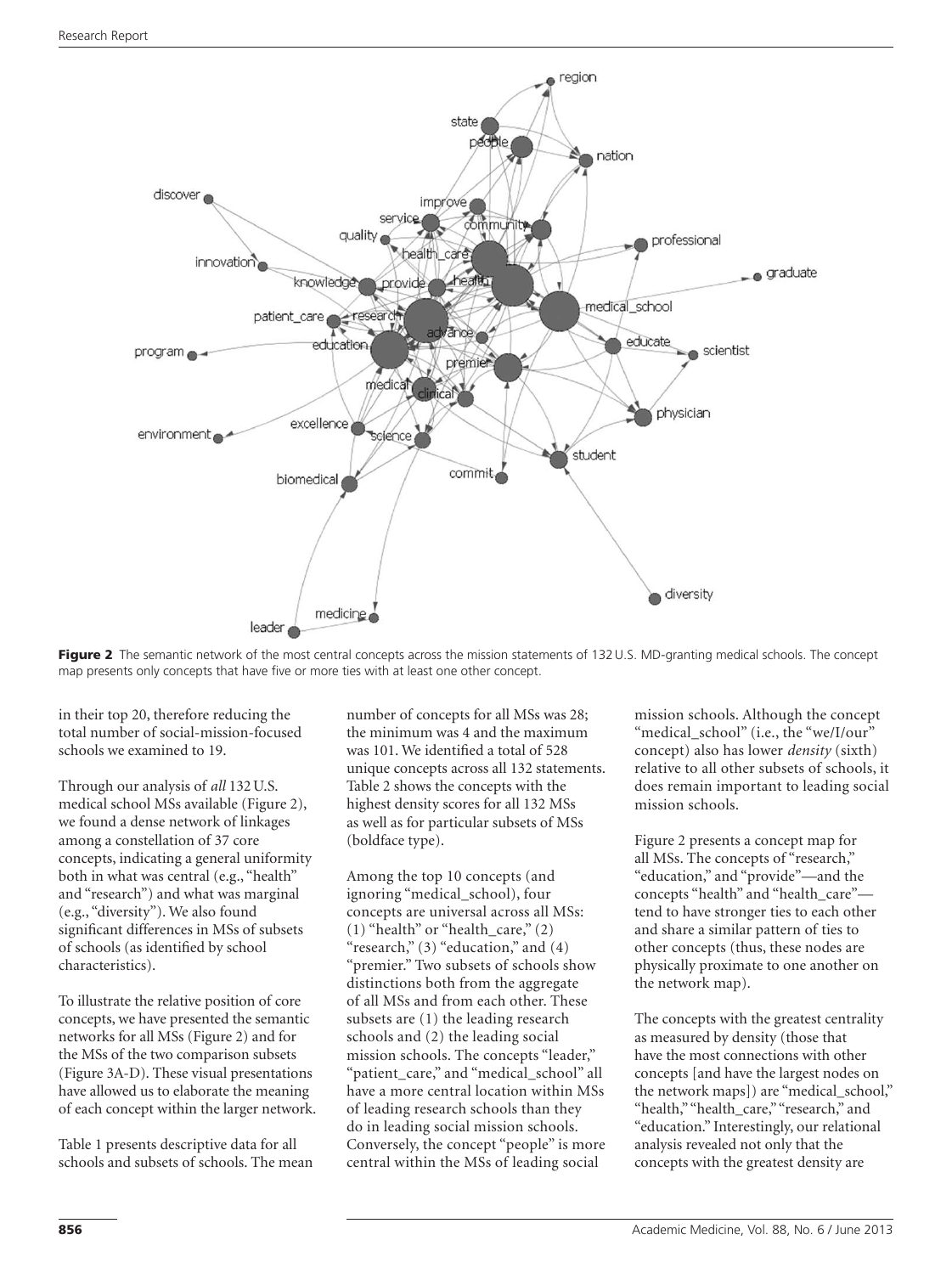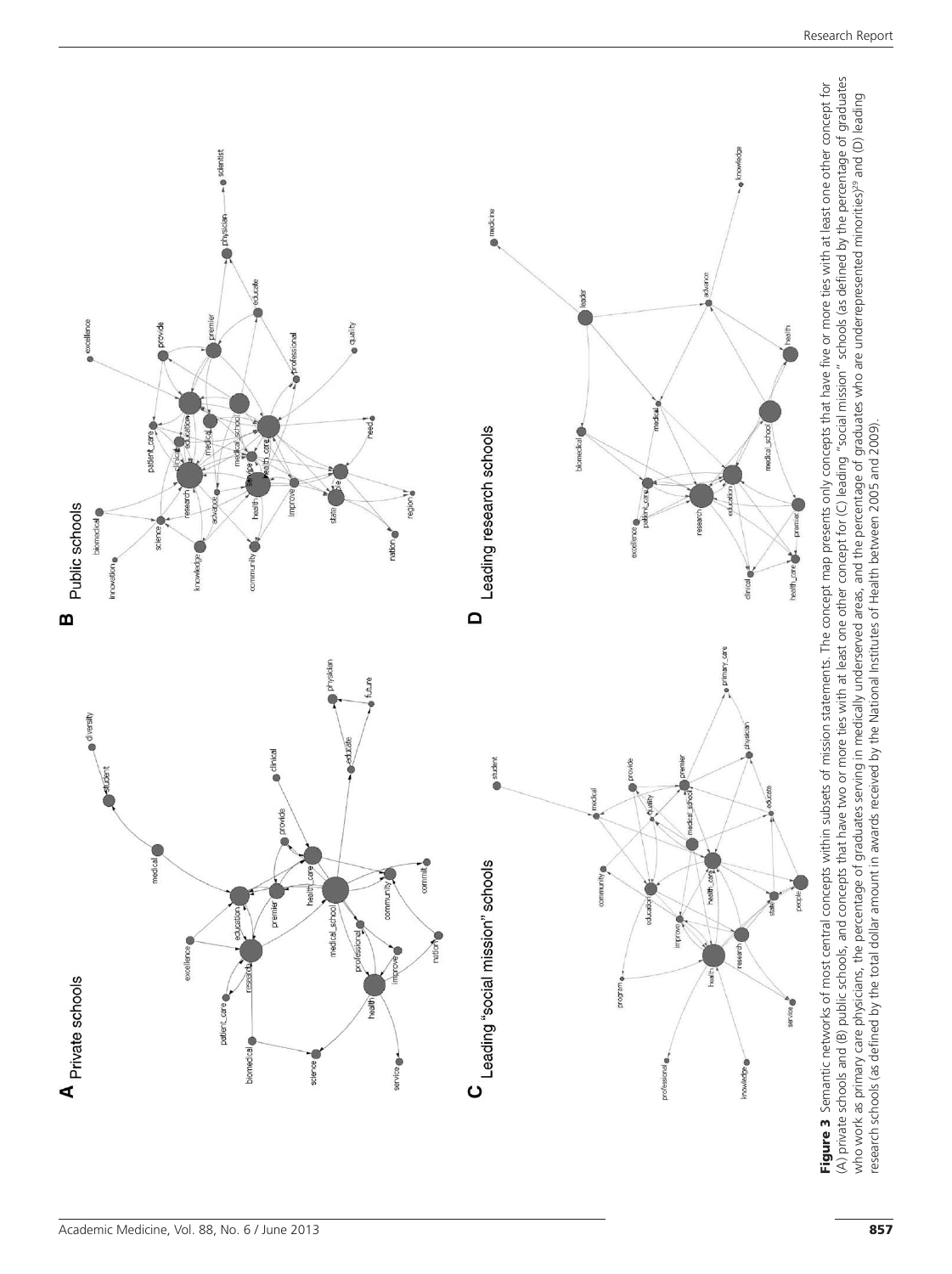# Table 2

#### Top 10 Concepts for Mission Statements (MSs) of All U.S. MD-Granting Schools and of Four Subsets of Schools\*

| Concept        | AII<br>schools<br>$(n = 132)$ | <b>Private</b><br>schools<br>$(n = 54)$ | <b>Public</b><br>schools<br>$(n = 78)$ | Top 20<br>research<br>schools <sup>t</sup> | <b>Top 19 social</b><br>mission<br>schools <sup>+</sup> |
|----------------|-------------------------------|-----------------------------------------|----------------------------------------|--------------------------------------------|---------------------------------------------------------|
| medical_school | 1                             | 1                                       | 3                                      | 1                                          | 6                                                       |
| health         | 2                             | $\overline{\mathbf{2}}$                 | 1                                      | $= 3$                                      | 1                                                       |
| health_care    | 3                             | 5                                       | $\overline{2}$                         | 9                                          | 2                                                       |
| research       | 4                             | 3                                       | 5                                      | $= 3$                                      | 3                                                       |
| education      | 5                             | 6                                       | 4                                      | 6                                          | 5                                                       |
| premier        | 6                             | 4                                       | $= 6$                                  | $= 3$                                      | 7                                                       |
| medical        | 7                             | 9                                       | $= 6$                                  | 19                                         | 11                                                      |
| community      | 8                             | 8                                       | $= 10$                                 | 26                                         | 10                                                      |
| student        | 9                             | 7                                       | 14                                     | $= 15$                                     | 8                                                       |
| people         | 10                            | $= 18$                                  | $= 8$                                  | 12                                         | 4                                                       |
| leader         | 19                            | 10                                      | 33                                     | $\overline{2}$                             | $= 27$                                                  |
| knowledge      | 11                            | 24                                      | $= 8$                                  | $= 15$                                     | 14                                                      |
| state          | 27                            | 181                                     | $= 10$                                 | 72                                         | 13                                                      |
| medicine       | 33                            | 30                                      | 35                                     | $= 7$                                      | 69                                                      |
| biomedical     | 17                            | $= 18$                                  | 17                                     | $= 7$                                      | $= 27$                                                  |
| patient_care   | 32                            | 28                                      | 29                                     | 10                                         | 49                                                      |
| provide        | 13                            | 14                                      | 12                                     | 22                                         | 9                                                       |

\* For this context, the word "concept" signifies a single idea represented by a word or a phrase, such as *medical school* or *health care*. The top 10 concepts (in boldface type) are those with the highest network density (or those with the most connections to other concepts). Column 1 presents the 10 highest-ranking concepts for all MSs. Subsequent columns show where these same 10 concepts rank in terms of their density for each subset of MSs. The authors have added any top 10 concept for an individual subset that does not also appear in the top 10 for all schools to the list in a stepwise fashion. For example, the top 9 concepts for private schools are the same, albeit in different order, for all schools. However, the concept with the 10th-highest density score for private schools is "leader" and thus appears as the 11th concept in Column 1. For all schools, "leader" was found to have the 19th-highest density score. An equal sign indicates that the concept has the same rank order (i.e., the same density score) as another concept.

 † As defined by the total dollar amount in awards received by the National Institutes of Health between 2005 and 2009.

 ‡ As defined by the percentage of graduates who work as primary care physicians, the percentage of graduates serving in medically underserved areas, and the number of graduates who are underrepresented minorities.<sup>29</sup>

the most central but also that other themes or connected concepts appeared in specific places or "regions" of the network maps. For example, the concepts grouped in the lower right portion of the map appear to reflect the schools' internal audiences ("physician" and "student"), and the concepts in the upper central portion are schools' external audiences ("community," "nation," "people," "region," and "state"). These external audience concepts are linked to the core through the concepts of "health\_care" and "improve," whereas the internal audience concepts are linked to the core through the concept of "educate." Toward the left portion of the map are concepts that reflect varying aspects of institutional identity, such as "biomedical," "science," "knowledge," and "patient\_care," as well as "innovation,"

"discover," "leader," and "excellence." "Diversity" appears as a marginal concept (lower right) and is linked through student and not through, for example, "patient" or "people." (Notably, the concept "service," which was a core concept in Lewkonia's study,<sup>13</sup> appears in our semantic networks as a more marginal concept, along with such concepts as "educate," "people," and "community.")

Figures 3A through 3D present concept maps for each subset of MSs. First, although the number of concepts contained within the MSs of both private (Figures 3A) and public schools (Figure 3B) are almost identical (see Table 1), the core (centrally located) concepts in the MSs of private schools have fewer ties to one another and therefore reflect

a lower degree of consensus (which is reflected in the lower density of the private school MS semantic network). For example, the concept "leader" is connected to many other concepts; it has high centrality (and *density;* see Table 2—ranked 10th), but it does not appear on the concept network map because its location within the network lacks consensus across schools. This greater dispersion of concepts suggests that there is more variation among private schools in the notion of "mission" compared with public schools. Second, the maps illustrate differences in the relationships of concepts in the MSs of public versus private schools by showing differences in the relative positions of certain concepts. To illustrate, in the MSs of public schools, the concepts of "state" (e.g., Minnesota) and "people" (e.g., the residents of Minnesota) are more closely bound to the concept of "health" as illustrated by their proximal locations on the network map (Figure 3B) compared with the map for private schools (Figure 3A, which does not include "people" or "state" at all). In contrast, in the MSs of private schools, the concept of "we/I/our" (medical\_ school) holds a more central position (and thus appears on the private school map closer to the concepts of "premier," "research," and "health\_care"; Figure 3A).

The institutional identity of leading research versus leading social mission schools also differs quite noticeably (Figures 3C and 3D). "Health," "health\_ care," "state," and "people" are more central for leading social mission schools (Figure 3C) compared with leading research schools. Also, the concept "service," though not a central concept, has a high degree of consensus with "health" and "research" for the social mission schools (and does not appear at all on the network map for leading research schools). The concept map for leading research schools (Figure 3D), on the other hand, reveals a stronger projection of self-identified (versus other-identified) institutional identity, with the "we/I/our" concept ("medical\_ school") being most central along with the concepts "leader," "excellence," "patient\_care," and "biomedical" (none of which appear on the network map of leading social mission schools). Further, the MSs of leading social mission schools appear to be more responsive to external and internal audiences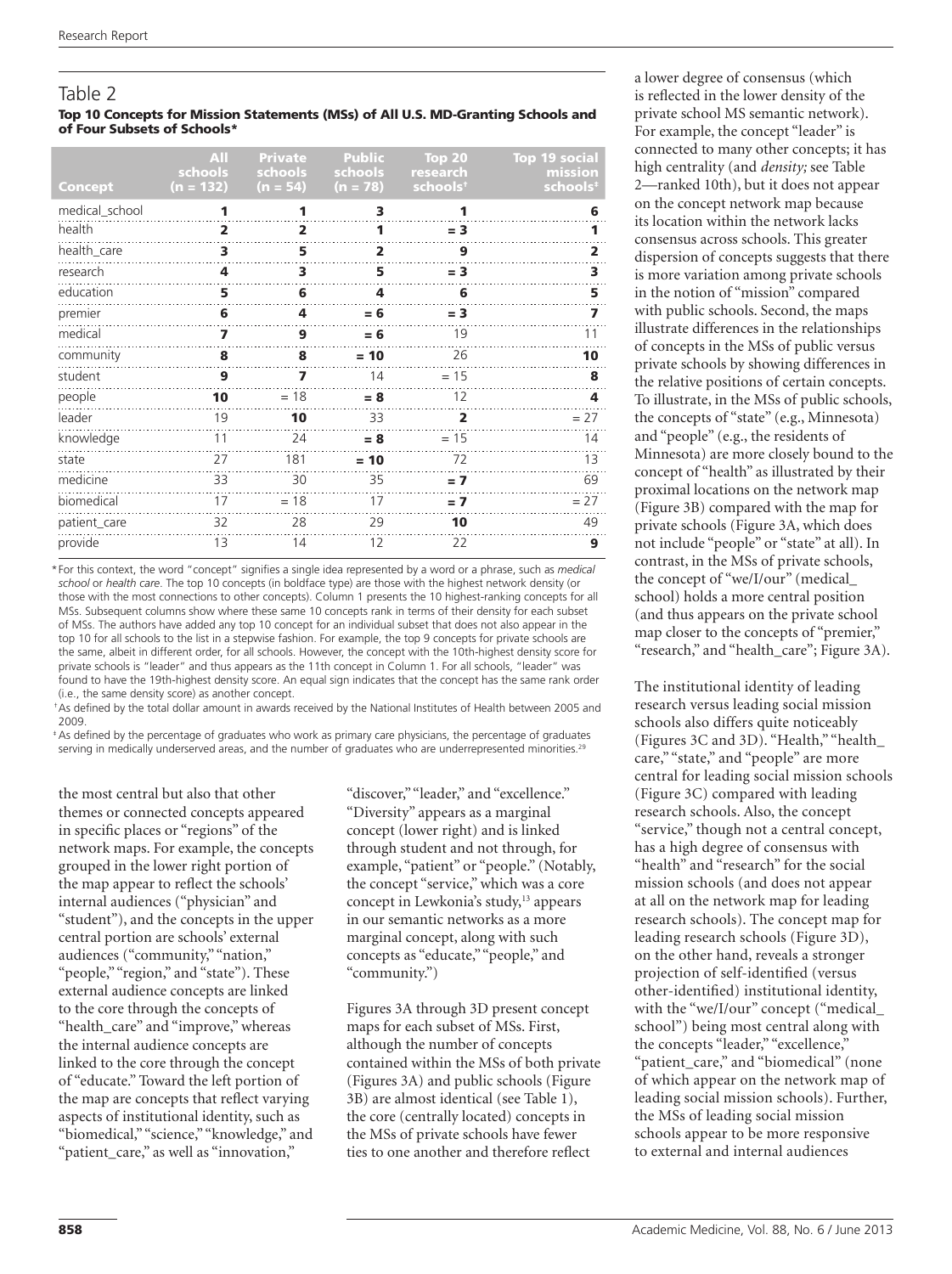compared with those of leading research schools, as the concepts "community," "people," "state," "student," and "physician" appear on the network map of the former, but not the latter.

### Discussion

This study illustrates how the MSs of U.S. medical schools function as statements of values and direction. Using a combination of text and network analysis (network text analysis), we have shown how the relationships among concepts within these documents reveal both a universal rhetorical style across all U.S. MD-granting medical school MSs and important differences by subsets of medical school. The MSs of all schools are unified in their emphasis on "health" as an objective (i.e., health of the people) and of "health care" as a vehicle for achieving the mission. Further, the concepts "research" and "education"—as well as the adjective "premier"—appeared (almost) universally in supportive rhetorical roles. This universality suggests that within this organizational field of stakeholders, including other medical schools, MSs largely are homogenous in content and meaning. However, different interpretations of the notion of "mission" also exist within some subsets of MSs, as defined by school characteristics. MSs, our findings show, also function as windows into understanding differences in institutional identity among certain segments of schools—in our case, public versus private and research-oriented versus social-mission-oriented schools. For instance, public schools place an emphasis on and have a stronger consensus (as defined by the number of ties) among core concepts related to "the health of the people of the state." Projecting a different kind of social mission, leading research schools emphasize their self-identity ("medical\_ school"), leadership in biomedicine, and their premier education and research, all evidenced via our network approach to text analysis. The analyses showed how medical schools can relate differently to the groups and institutions within their social contexts.

Many other research questions can be explored using medical school MS semantic networks and/or a network analysis approach like the one we used. For example, initial analysis

(not shown) suggests that the newer schools (those founded since 2006) may differ appreciably from their older peers—thus yielding additional insights into institutional theory, educational innovation, and mission differentiation.

Future investigators could also focus on a specific concept, such as "diversity," in order to better understand both how that concept is positioned within the universe of medical school MS concepts (central or marginal) and how that issue relates or is framed relative to other key concepts, such as "physician," "student," "health," or "community," within the world of medical education. The methodological approach presented here is uniquely suited to this form of investigation because it provides a visual network map to examine relationships among concepts. In this study, we took a conservative approach when aggregating concepts—choosing *not* to aggregate most concepts; however, other researchers may aggregate references to (concepts such as) "minority" or "disadvantaged," into a higher-level concept such as "diversity," which would better allow for connections among other less similar concepts to emerge. At the same time, schools with a high density score for a concept (such as, to continue with our example, "diversity") could form a subgroup for further analysis. That is, they could "unpack" or examine the aggregate concept of "diversity" to explore the relationships among its component parts (e.g., "disadvantaged" or "minority")—and thus better understand the semantic network of this key issue. Finally, the data derived from examining ties among concepts within MSs allow for the possibility of examining the structure of the similarities and differences among the MSs of individual medical schools.

Although we do know that the MSs of, for example, public schools are in the aggregate different from those of private schools, we made the comparisons reported herein only to establish the validity of using the MS as a statement of institutional purpose and not as a test of schools' operational fidelity to their MSs. Ultimately, we hope that these and related comparisons will provide an empirical platform from which to explore questions about the ways in which institutional performance remains faithful to—or deviates from—its stated

purpose. After all, we would be remiss in not pointing out that although we found "health" (as in "health of the public") to be the core concept both in terms of organizing individual MSs and in linking all U.S medical school MSs, an open (and important) question remains. That is, do U.S. medical schools, taken as a whole, *actually* function to advance the health of *all* citizens—whether through the types of students they train, the practice locations of their graduates, the quality of the medicine their trainees and graduates deliver, and/or the quality of the care and services they themselves provide? The need to aggressively explore the alignment between what institutions say they do (as reflected in their MSs) and what they actually do (as reflected in their institutional practices) is a necessary next step in better understanding how well all medical schools and medical educators do in fulfilling medicine's social contract with society.

*Acknowledgments:* The authors would like to thank the three anonymous reviewers for their comments and suggestions.

*Funding/Support:* None.

*Other disclosures:* None.

*Ethical approval:* Not applicable.

*Disclaimer:* This article reflects the work of the authors and does not necessarily reflect the opinions or policies of the Association of American Medical Colleges.

### References

- **1** Morphew CC, Hartley M. Mission statements: A thematic analysis of rhetoric across institutional types. J Higher Educ. 2006;77:456–471.
- **2** Lewis ET, Carley KM, Diesner J. Displaying Responsiveness or Asserting Identity in Organizational Language: How Concept Networks Capture Rhetorical Strategies. [http://www.casos.cs.cmu.edu/publications/](http://www.casos.cs.cmu.edu/publications/working_papers/sunbelt.pdf) [working\\_papers/sunbelt.pdf.](http://www.casos.cs.cmu.edu/publications/working_papers/sunbelt.pdf) Accessed December 18, 2012.
- **3** Williams LS. The mission statement: A corporate reporting tool with a past, present, and future. J Bus Commun. 2008;45:94–119.
- **4** Browning MC. An analysis of values, mission and vision statements within AACSB accredited schools of business. Proc Am Soc Bus Behav Sci. 2009;16(1). [http://asbbs.org/](http://asbbs.org/files/2009/PDF/B/BrowningM.pdf) [files/2009/PDF/B/BrowningM.pdf](http://asbbs.org/files/2009/PDF/B/BrowningM.pdf). Accessed December 18, 2012.
- **5** Orwig B, Finney RZ. Analysis of the mission statements of AACSB-accredited schools. Competitiveness Rev. 2007;17:261–273.
- **6** Palmer TB, Short JC. Mission statements in U.S. colleges of business: An empirical examination of their content with linkages to configurations and performance. Acad Manag Learn Educ. 2008;7:454–470.